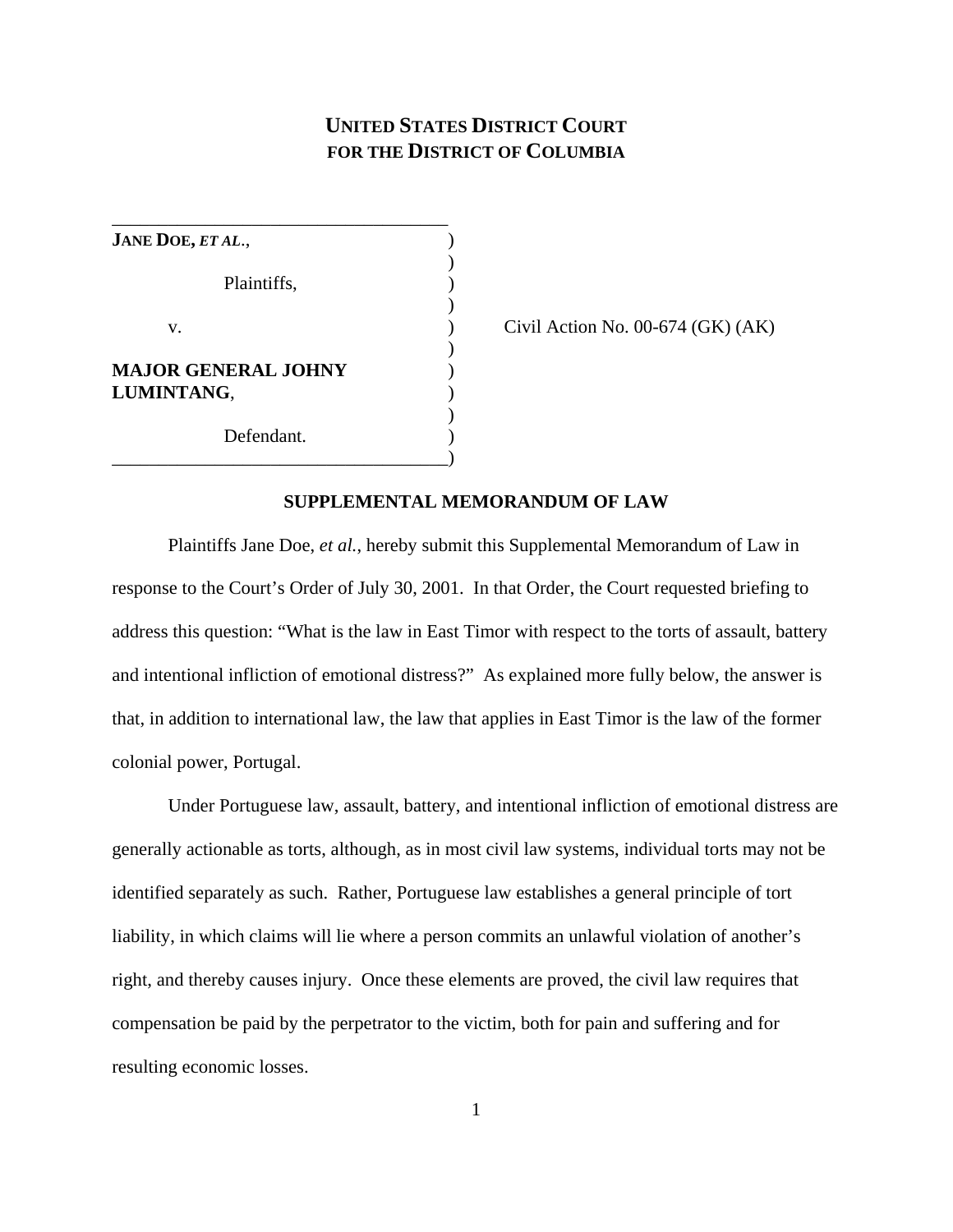#### © **APPLICABILITY OF INTERNATIONAL LAW AND PORTUGUESE LAW IN EAST TIMOR**

International law is an integral part of the common law of the United States, s*ee Filártiga v. Pena-Irala*, 630 F.2d 876, 887 ( $2<sup>d</sup>$  Cir. 1980), and "[i]t is a principle of international law . . . that every violation of an international obligation which results in harm creates a duty to make adequate reparation." *Velasquez Rodriquez Case,* Inter-American Court of Human Rights, Judgment of July 21, 1989, ¶ 25, 11 H.R.L.J. 127 (1989) (awarding the family of a disappeared person damages for loss of earnings and psychological injuries). Moreover, on remand in *Filártiga*, after a default judgment and a trial on damages, Judge Nickerson made clear that punitive damages are available to sanction international human rights abuses, and to deter their recurrence. 577 F. Supp. 860 (E.D.N.Y. 1984).

In addition to the causes of action available under international law, a plaintiff in a case coming before the federal courts by virtue of the Alien Tort Claims Act, 28 U.S.C. § 1350, may also have a cause of action under the law of the place where the abuses of human rights occurred. S*ee*, *e.g.*, *In re Estate of Ferdinand Marcos Human Rights Lit. ("Marcos II")*, 25 F.3d 1467, 1476 n. 10 ( $9<sup>th</sup>$  Cir. 1994). Such a party will be entitled to whatever damages are appropriate under the applicable foreign law (provided only that such an award is consistent with the public policy of the forum). *In re Estate of Ferdinand Marcos Human Rights Lit. ("Marcos I")*, 978 F.2d 493, 503 ( $9<sup>th</sup>$  Cir. 1992). The foreign law at issue here is, of course, the law of East Timor.

The law of that troubled land is not, as of yet, set forth in an East Timorese Constitution or Code. East Timor was a Portuguese colony beginning in the sixteenth century, and, as such, it was subject to the laws and administration of the colonial power. Although the nature of its authority and the scope of its autonomy changed, Portuguese control survived well into the era of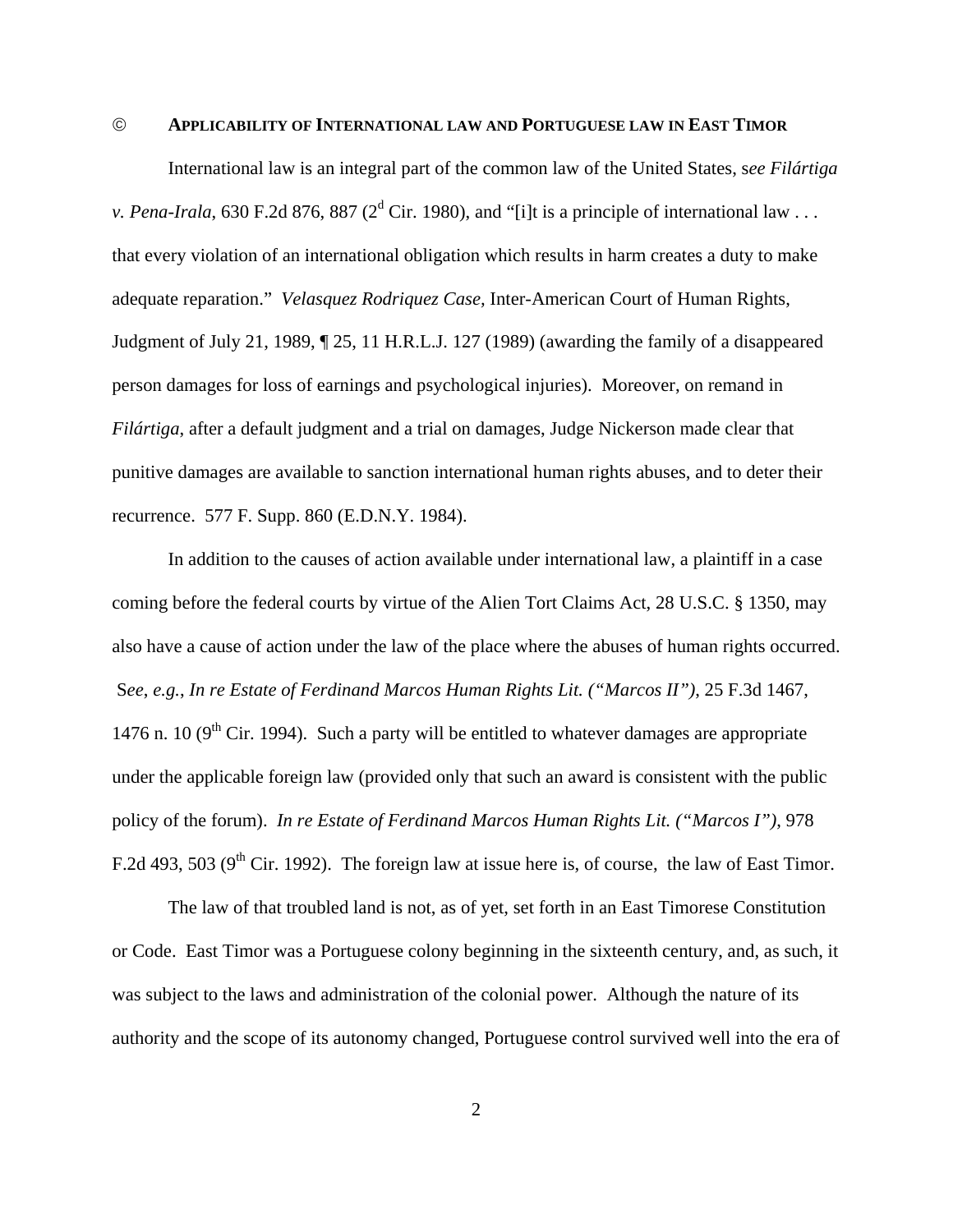global decolonialization. When Indonesia invaded and forcibly occupied East Timor in 1975, Portugal was acting as the administering power in East Timor on behalf of the international community and in accordance with the United Nations Charter, having been charged with the duty to assist the East Timorese people in achieving the right of self-determination. *See Declaration of Roger Stenson Clark, Attachment [1](#page-2-0) hereto.*<sup>1</sup>

While the Indonesian invasion and occupation physically prevented the Portuguese authorities from providing further assistance to East Timor, under international law, the primacy of Portuguese law in East Timor was never in question. *See id.* Indonesia's invasion and occupation violated a fundamental rule of international law, codified in Articles 2(4) and 51 of the United Nations Charter: the prohibition of the use of force by any nation except in selfdefense. Indonesia's putative annexation of East Timor by force of arms was repeatedly censured by the United Nations Security Council and General Assembly.<sup>[2](#page-2-1)</sup> See id. These United Nations Resolutions affirmed East Timor's status as a non-self-governing territory of Portugal,

 $\overline{a}$ 

<span id="page-2-0"></span><sup>&</sup>lt;sup>1</sup> The Clark Declaration was prepared for this case. It appends as Exhibit B, and incorporates by reference, however, an Affidavit elaborating on the contents of Portuguese tort law. The latter attestation, by three Portuguese law professors, was presented to the U.S. District Court for the District of Massachusetts in *Todd v. Panjaitan*, No. 92-12255-PBS (1994).

<span id="page-2-1"></span><sup>2</sup> S.C. Res. 384, 30 U.N. SCOR, U.N. Doc. S/Res/384 (1975); S.C. Res. 389, 31 U.N. SCOR, U.N. Doc. S/Res/389 (1976); GAOR, C.4 (2188<sup>th</sup> mtg) 407, 412, U.N. Doc. A/C.4/SR.2188 (1975); G.A. Res. 3485, 30 U.N. GAOR, 30<sup>th</sup> Sess., U.N. Doc. A/Res/3485 (1975); G.A. Res. 31/53, 31 U.N. GAOR, 31<sup>st</sup> Sess., 31 U.N. Doc.A/Res/31/53 (1976); G.A. Res. 32/34, 32 U.N. GAOR, 32nd Sess., U.N. Doc.A/Res/32/34 (1977); G.A. Res. 33/39, 33 U.N. GAOR, 33rd Sess., U.N. Doc.A/Res/33/39 (1978); G.A. Res. 34/40, 34 U.N. GAOR, 34th Sess., U.N. Doc A/Res/34/40 (1979) ; G.A. Res. 35/27, 35 U.N. GAOR, 35th Sess., U.N. Doc A/Res/35/27 (1980) ; G.A. Res. 36/50, 36 U.N. GAOR, 36th Sess., U.N. Doc. A/Res/36/50 (1981). G.A. Res. 37/30, 37 U.N. GAOR, 37th Sess., U.N. Doc. A/Res/37/30 (1982). It should also be noted that the United States never recognized Indonesia's annexation of East Timor.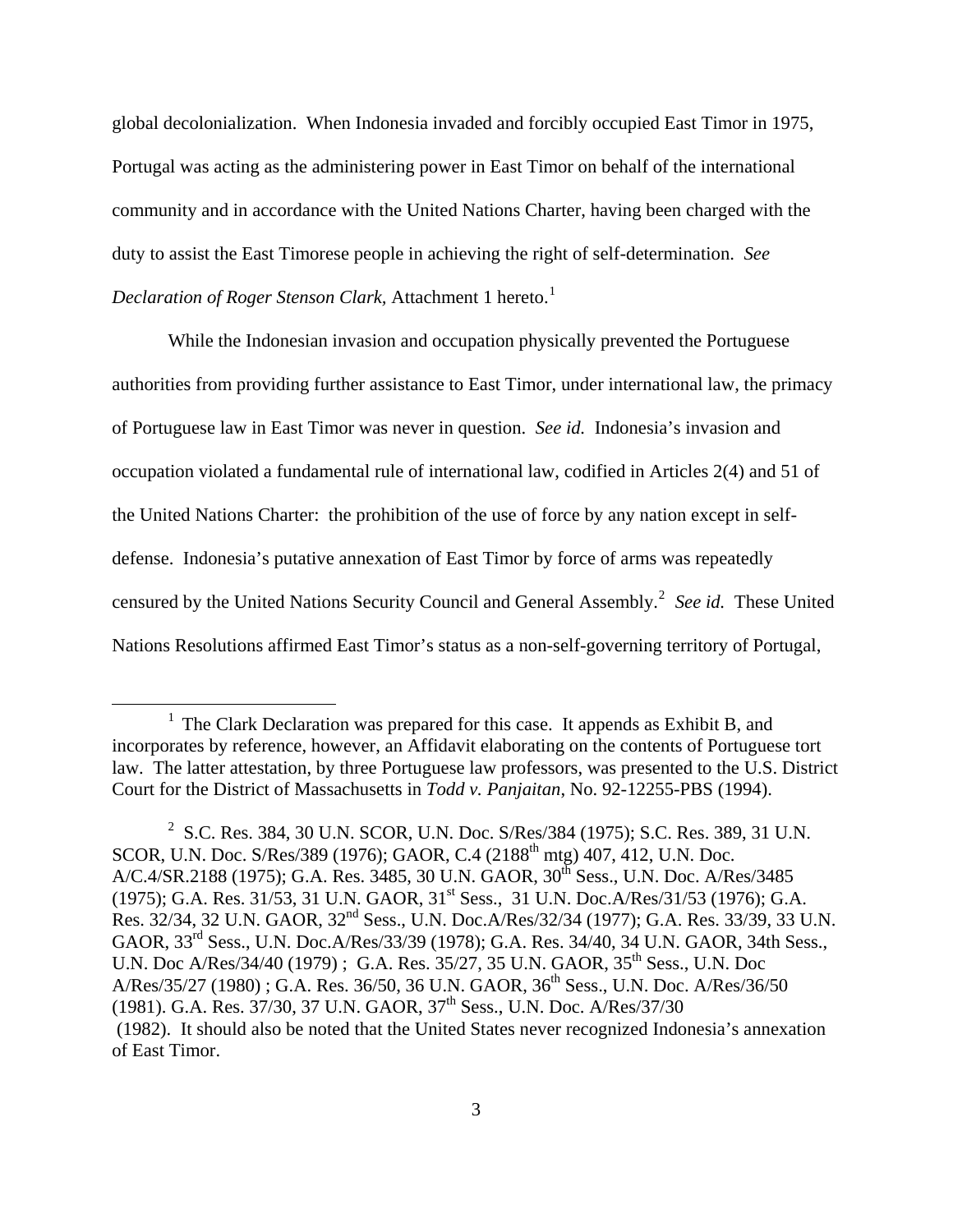subject to Portuguese law. They reiterated the right of the East Timorese people to selfdetermination. *See id.* Put simply, the world community never accepted the incorporation of East Timor into Indonesia.

On August 30, 1999, as the Court is aware, the people of East Timor voted overwhelmingly for independence and an end to the Indonesian occupation, and Indonesia withdrew its forces from the eastern portion of the island. On October 25, 1999, the Security Council established the United Nations Transitional Administration in East Timor ("UNTAET") to act as the temporary governmental authority. UNTAET's Regulation No. 1999/1, *On The*  Authority Of The Transitional Administration In East Timor,<sup>[3](#page-3-0)</sup> provides in § 3.1 that, until replaced by UNTAET regulations or legislation of democratically established institutions, the laws applied in East Timor before October 25, 1999 shall continue to apply, so long as they do not conflict with certain international legal norms. *See* Attachment 1. UNTAET has not yet passed any regulations addressing the torts of assault, battery, and intentional infliction of emotional distress. *See id.* Thus, the question is whether Portuguese law -- which has been in effect in East Timor for centuries -- provides causes of action for those torts.

## © **PORTUGUESE TORT LAW**

 $\overline{a}$ 

The Portuguese legal system is code-based, a civil law system in which judicial precedent plays an extremely limited role. *See* Attachment 1, Exhibit B*.* [4](#page-3-1) Torts are generally actionable

<span id="page-3-0"></span> $3$  A copy of Regulation 1999/1 is Exhibit A to the Clark Declaration, Attachment 1.

<span id="page-3-1"></span><sup>&</sup>lt;sup>4</sup> The Clark Declaration makes reference to Exhibit B, the Affidavit of Professors de Sousa Santos, Pedroso, and Pureza. That Affidavit contains an elaborate review of Portuguese tort law, and is relied on for all of the assertions about that law set out in the text of this Memorandum. The Affidavit was prepared for counsel for Plaintiffs in *Todd v. Panjaitan*, a case, like the one at Bar, in which East Timorese plaintiffs brought suit against Indonesian officials under the Alien Tort Claims Act. The defendants defaulted, and there was a trial on damages. Although the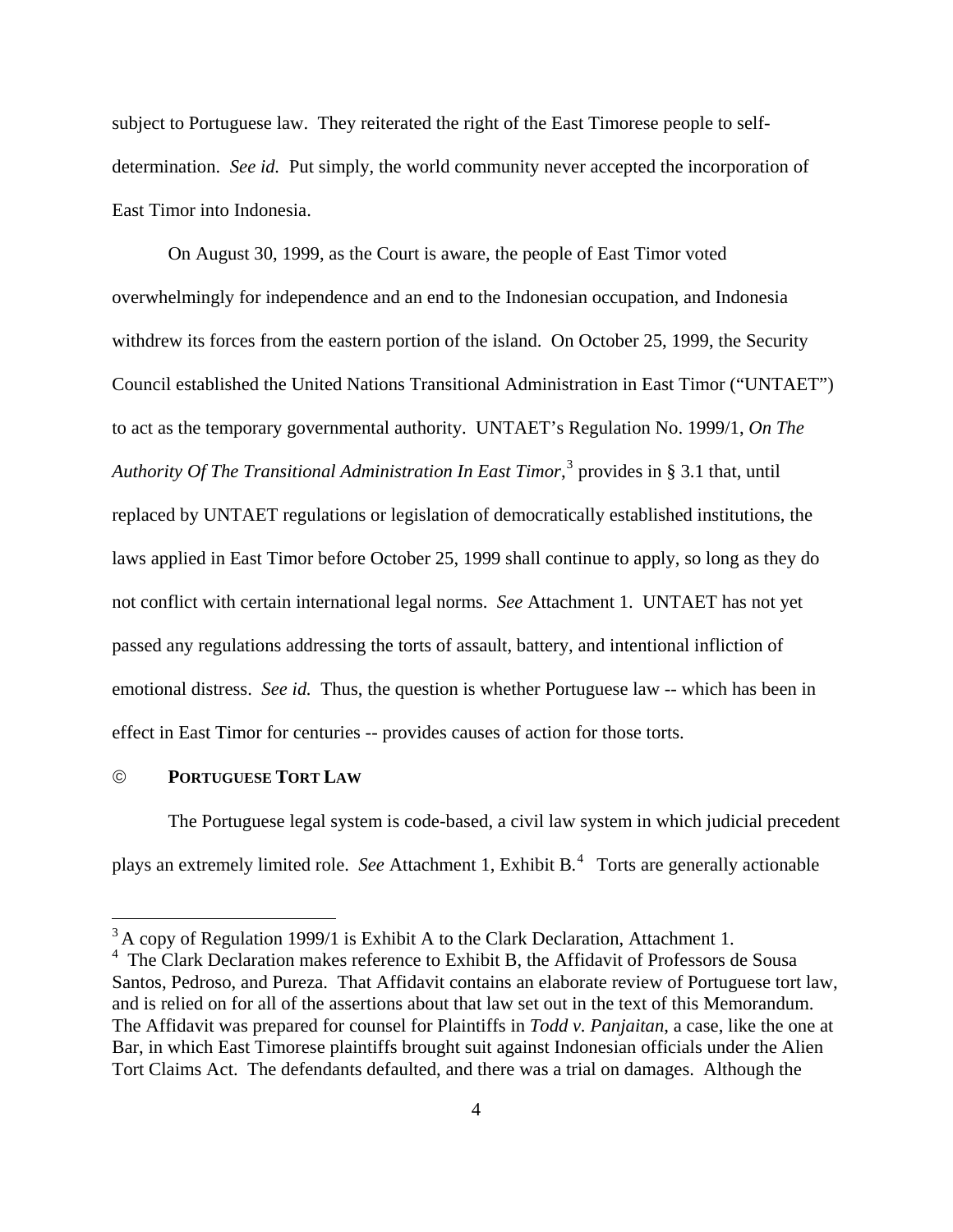under the Portuguese Civil Code, although the Code does not itself specifically name such torts as assault, battery, or intentional infliction of emotional distress. *See id.* Rather, the Portuguese Constitution and the Civil Code together enumerate a set of broad rights, provide a right of action for interference with those rights, and set forth the elements of an action for such interference. *See id.* For example, Article 24.1 of the Constitution of the Portuguese Republic (April 2, 1976) establishes that "human life is inviolable." Article 25 states that the "moral and physical integrity of persons is inviolable and that "no one may be submitted to torture, nor to cruel, degrading or inhuman treatment or punishment." *Id.* 

 The Portuguese Civil Code, in Article 483, establishes a civil duty to respect these rights, setting forth the general principle of tort liability: the person who illicitly violates the right of another, or any legal provision for the protection of the interests of others, must compensate the injured party for the damage resulting from the violation. *See Declaration of Roger Stenson Clark*, Attachment 1, Exhibit B. Thus, under Article 483, a claim will lie where: (1) there has been a violation of an individual's right or interest, such as the right to life or the right to physical and moral integrity, (2) that violation was not lawful, (3) the violation is imputed to the actor, (4) there was damage, (5) there is a nexus between the violation and the damage.

Portugal's broad framework for tort liability thus provides for causes of action that parallel those for the American common law torts of assault, battery, and intentional infliction of emotional distress. Claims for assault, battery, intentional infliction of emotional distress,

report of the Judge's decision contained in Westlaw does not set out its reasoning, the Court apparently applied Portuguese law as proposed by the plaintiffs, and awarded damages of \$2 million in compensatory damages to the estate of the decedent, \$2 million in compensatory damages to his survivor (his mother), and \$10 million in punitive damages. *See* 1994 WL 827111 (D. Mass.).

 $\overline{a}$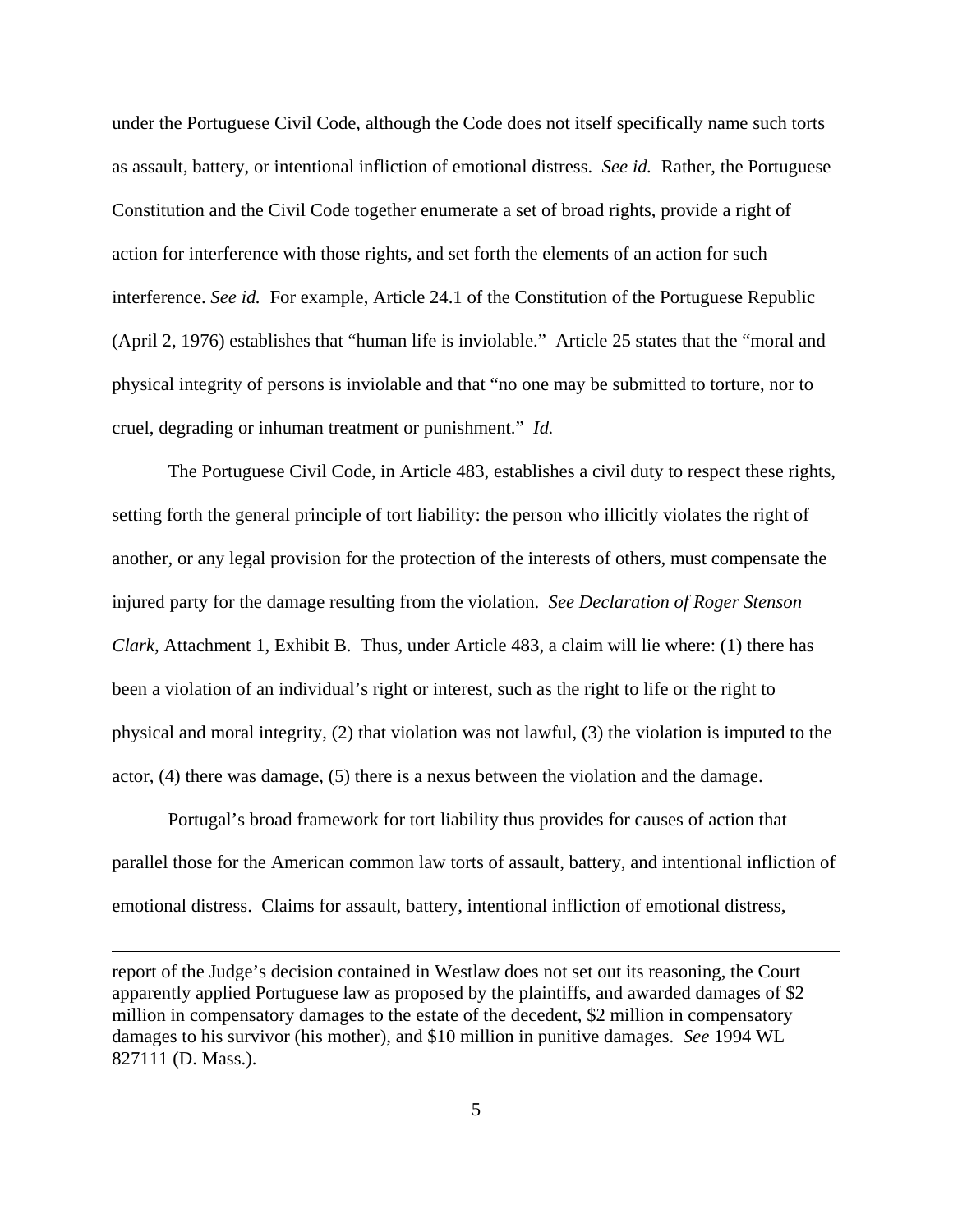torture, and summary execution certainly fit well within a claim under Article 483 of the Portuguese Civil Code for violations of the right to life, the right to moral and physical integrity, and the right to be free from torture and cruel, degrading, or inhuman treatment. Perpetrators of such acts are liable in damages to those whom they have injured.<sup>[5](#page-5-0)</sup>

### **CONCLUSION**

In addition to international law, Portuguese law applies in East Timor. International law generally requires that where there is a right there is a remedy. Under Portuguese law, assault, battery, and intentional infliction of emotional distress are actionable, and the courts are empowered to order tortfeasors to pay compensatory damages to their victims.

 $\overline{a}$ 

<span id="page-5-0"></span><sup>&</sup>lt;sup>5</sup> The Portuguese law professors' Affidavit goes on to address other issues that do not come within the specific question posed by this Court, but that may be of interest. Under Portuguese law, that Defendant may have been a member of the military gives him no license or immunity. That law permits the survivors of decedents to sue in their behalf. And the measure of damages includes pecuniary losses, as well as death and damage to economic interests.